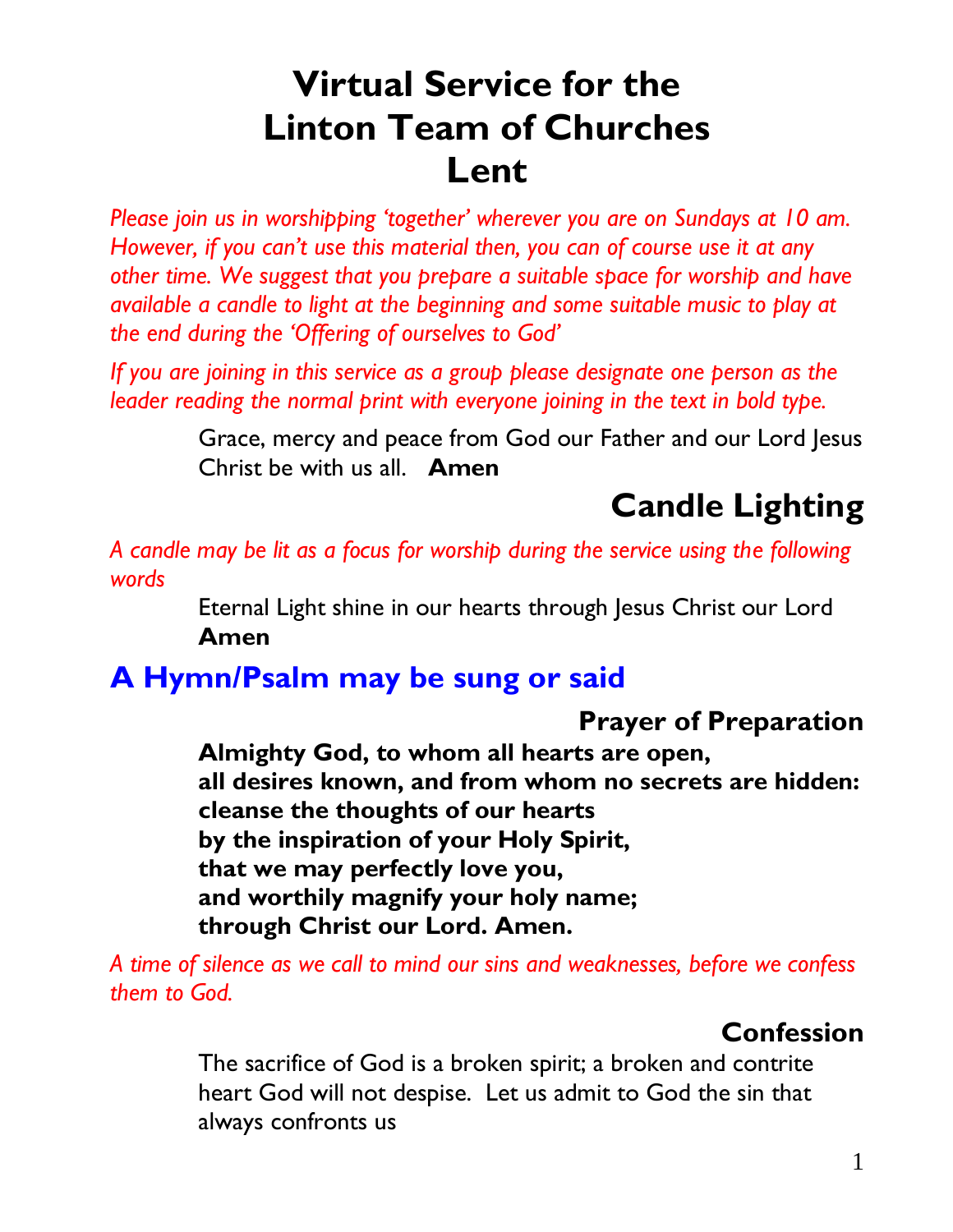**Lord God, we have sinned against you; we have done evil in your sight. We are sorry and repent. Have mercy upon us according to your love. Wash us from our wrongdoing and cleanse us from our sin. Renew a right spirit within us and restore us to the joy of your salvation, Through Jesus Christ our Lord. Amen** 

Lord have mercy. **Christ have merc**y. Lord have mercy

May almighty God have mercy upon us, forgive us our sins and bring us to everlasting life Amen

> **Collect Readings Reflection**

## **Prayers of intercession**

*Please pray in the way that comes most naturally to you, either in silence or out loud we end with the Lord's Prayer*

#### **Traditional**

**Our Father, who art in heaven, hallowed be thy name; thy kingdom come; thy will be done; on earth as it is in heaven. Give us this day our daily bread. And forgive us our trespasses, as we forgive those who trespass against us. And lead us not into temptation; but deliver us from Lead us not into temptation evil. For thine is the kingdom, the power and the glory, for ever and ever. Amen.**

#### **Modern**

**Our Father in heaven, hallowed be your name, your kingdom come, your will be done, on earth as in heaven. Give us today our daily bread. Forgive us our sins as we forgive those who sin against us. but deliver us from evil. For the kingdom, the power, and the glory are yours now and for ever. Amen.**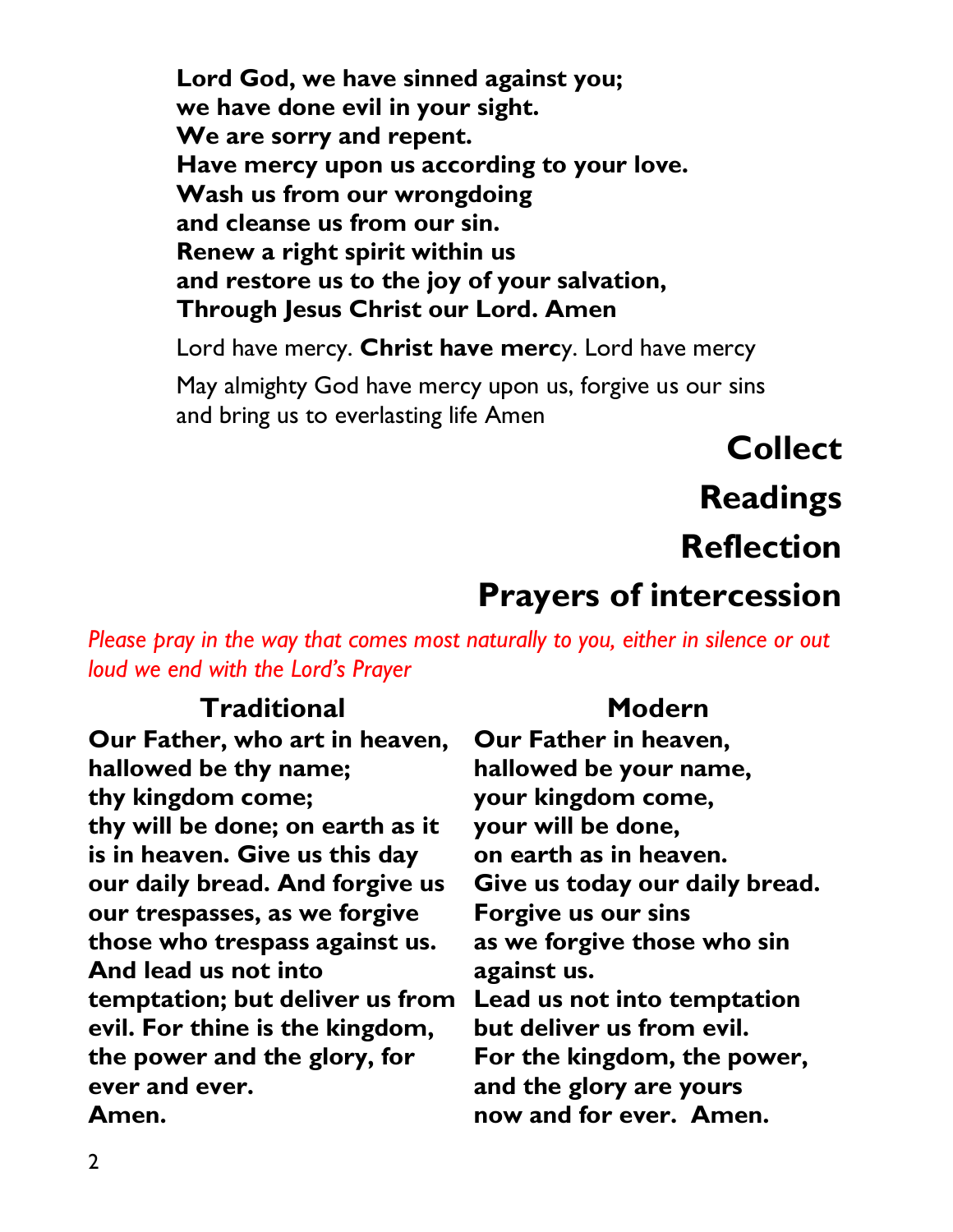# **Thanksgiving**

We thank you, O God, for you are gracious. You have loved us from the beginning of time and you remember us in times of trouble and of joy. **Your mercy endures for ever.**

We thank you, O God, for you came to us in Jesus Christ, who has redeemed the world and saves us from our sins.

#### **Your mercy endures for ever.**

We thank you, O God, for you have sent your Holy Spirit, who comforts us and leads us into all truth. **Your mercy endures for ever. Amen** 

## **A Hymn/Psalm may be sung or said Offering ourselves to God**

#### *One or more of the following may be used led by President*

**Thanks be to you, Lord Jesus Christ, for all the benefits you have given me, for all the pains and insults you have borne for me. Since I cannot now receive you sacramentally, I ask you to come spiritually into my heart. O most merciful redeemer, friend and brother, may I know you more clearly, love you more dearly, and follow you more nearly, day by day. Amen.** 

*After the Prayer of St Richard of Chichester* 

**God be in my head, and in my understanding; God be in mine eyes, and in my looking; God be in my mouth, and in my speaking; God be in my heart, and in my thinking; God be at mine end, and at my departing.**

*Book of Hours*